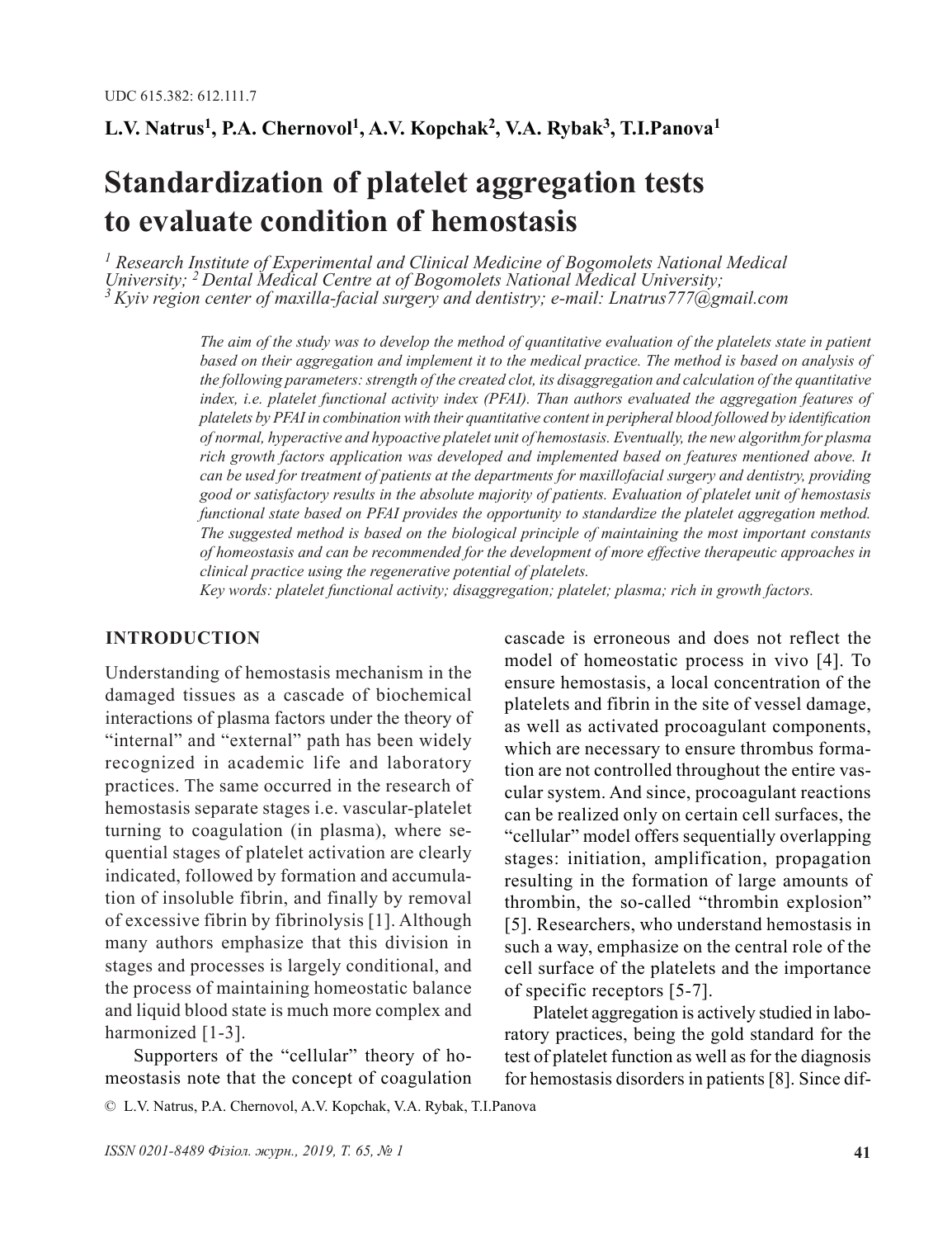ferent types and doses of aggregation activators have been used in various studies, clinical results can often not be fully comparable [8,9].

Nowadays, alternative methods have been developed for measuring platelet aggregation in platelet-rich plasma or whole blood e.g. impedance aggregation, aggregation plate with 96 cells, flow cytometry [10].Some of them allow faster and more convenient test of specific platelet reactions in response to the addition of inducers. However, these methods are not widely used and, unlike aggregation, they do not provide important diagnostic information that can identify platelet functional defect, the emergence of secondary wave, or characterize platelet disaggregation.

But despite the popularity and wide application, the method of aggregation is not standardized [9]. There are several methodological differences in main principles of the evaluation of the platelets functional activity [8,10]. This state of things forces the international professional communities to develop consensus recommendations on the standardization of the methodology, to create Guidelines [11,12], providing clinicians with clear guide for testing platelet function in patients with suspected hemostasis systemic impairments [11-13].

The need to adapt aggregation data for clinicians encourages researchers to modify the technique, add input data, calculate coefficients, etc. [14,15]. Therefore, some studies are aimed at collecting scientific data on how to choose the most appropriate procedures for the implementation of aggregation tests. The need for methodological standardization also remains relevant.

Purpose: develop a method for quantitative evaluation of the platelet hemostasis state in patients on the basis of their aggregation and introduce it to clinical practice.

# **METHODS**

The study included 30 patients treated at Kyiv Regional Center for Maxillofacial Surgery and Dentistry for post-traumatic and postoperative upper and lower jaw defects aged between 17 and 70, with an average age of  $36.2 \pm 13.4$ years old. Men accounted for 43.3% of the total number of those surveyed. The individual card of each patient included information about age, sex, presence of concomitant somatic diseases and bad habits, size of existing defect and its etiology, use of anticoagulants and non-steroidal anti-inflammatory drugs, etc.

The patients underwent the complex clinical and laboratory test, which included clinical blood test and aggregation test prior to surgical intervention.

All laboratory and diagnostic tests were performed at clinical diagnostics laboratory (headed by I.N. Ryzhko) at Research Institute for Experimental and Clinical Medicine in Bohomolets National Medical University (Kyiv) based on standard methods.

Hemogram was obtained by hematology analyzer MicroCC, China. The test of platelet aggregation was carried out by performing the induced aggregation of platelets in plasma on analyzer PM-2110 Solar, Belarus. ADP solutions of Technology-Standard Inc. (Russia) at a final concentration of 0.5 μm and Sigma adrenaline hydrochloride solution at concentration of 5.0 μm were used as inducers of aggregation.

The blood for research was collected from patients by vacuum method into VACUETTE plastic tubes manufactured by Grenier-bio-one, Austria containing the anticoagulant (5.5% aqueous solution of sodium citrate 3.8%), with ratio of blood to anticoagulant 9:1.

Plasma with various platelet concentrations was obtained for each patient individually. To obtain platelet enriched plasma the tubes were centrifuged for 5 minutes at 200 G mode, while plasma was taken out followed by centrifuging the tubes again for 10 min at 2000 G mode to receive platelet poor plasma. Eventually the resultant poor platelet plasma was applied for device calibration, by its dilution to required level for platelet concentration measuring. Recording of induced platelet aggregation was performed according to the instructions to the aggregometer.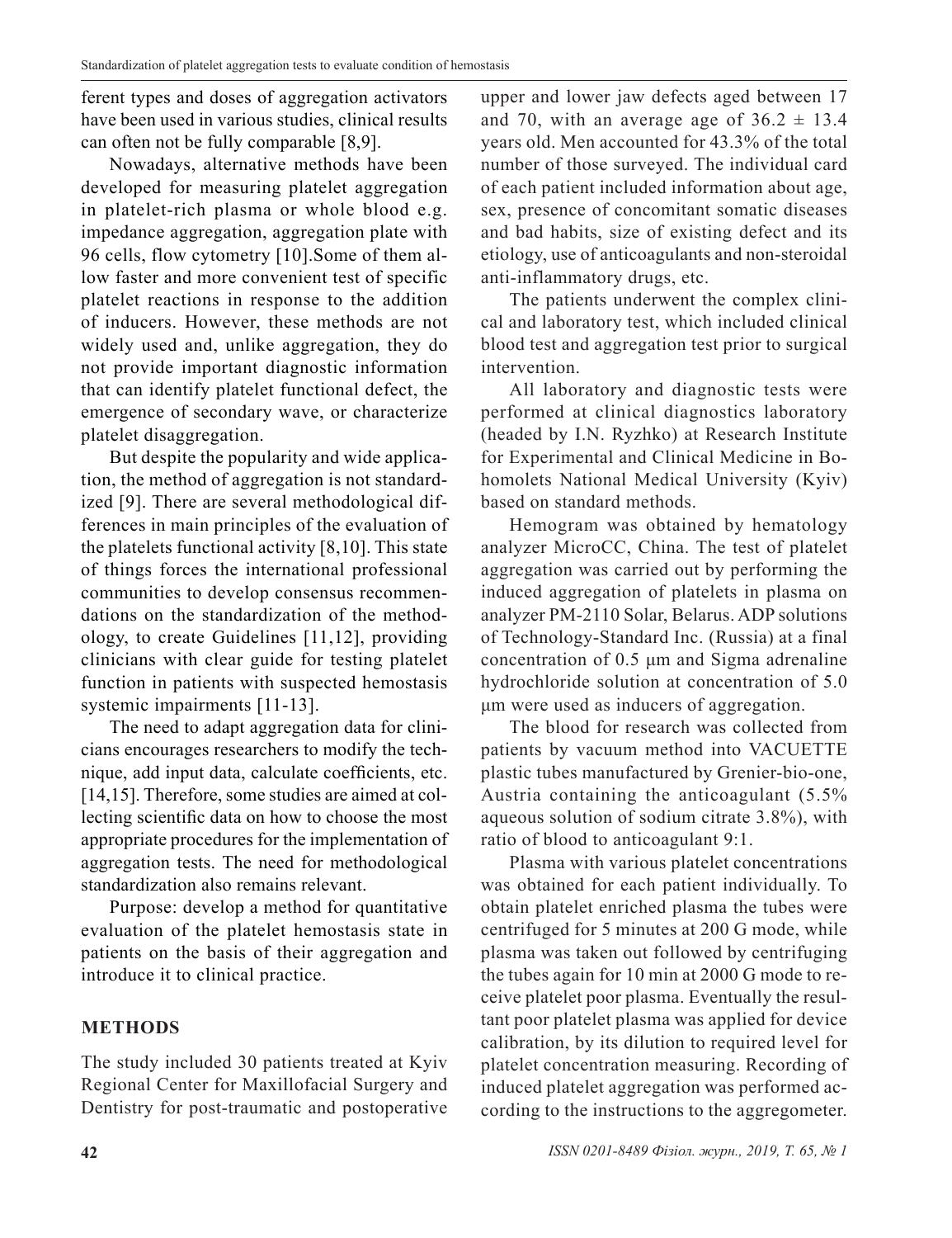Thus, a magnetic stirrer was added into plastic cuvette containing 270 µl of platelet enriched plasma and heated for 5 minutes at 37.0  $\mathbb{C}^{\circ}$  in the section for samples preparation. Having transferred the cell with plasma to the measuring window of a calibrated aggregometer, an inductor was added, and recording was initiated by pressing START button. The changes in the aggregation curve were observed. When the recording was over, the aggregation test was processed by SOLAR software.

Statistic package MedCalc ver. 16.8 (2016) was used in order to define the correlation connection. The Pearson correlation coefficient (r) was calculated, with a P-value of 95% confidence interval for the correlation coefficient.

# **REZULTS AND DISCUSSION**

Standard parameters of aggregation curve were automatically calculated after registration of the aggregation research assisted by SOLAR software: the degree of aggregation  $(\%)$ , i.e. the maximum level of relative light transmission of plasma followed by aggregation inducer administration; aggregation time (AT, min), i.e. time corresponding to the maximum degree of aggregation after pressing the "START" button; aggregation rate (%/min), i.e. the change in the relative light transmission of plasma after introduction of aggregation inducer, measured within 30 s (along the abscissa) from the selected reference point.

However, it is recommended to analyze not only the features of platelet aggregation, but also the strength parameters of created clot considering its disaggregation to evaluate the state of platelet hemostasis and also to compare the aggregation properties of platelets with their quantitative content in peripheral blood, i.e. PLT index obtained in hemogram report. Parameters received by SOLAR software are not enough for this. Therefore, an original method for evaluation of platelets functional properties was developed, considering the aggregation and disaggregation properties of platelets.

The method is realized in the following

way: the degree of disaggregation  $(\%)$  as the difference between the maximum on aggregation curve and the lowest point on curve after this maximum is measured additionally. If the curve has several maxima, the degree of disaggregation is counted after each maximum and is summed.

After that, disaggregation time (min), i.e. time for the very disaggregation process is measured. The average value of aggregation degree (AD) and aggregation rate (AR) in the pool of healthy donors (not less than 20) is measured to identify the ratio of AD and AR of control (donors) showing AD/ADd and AR/ ARd accordingly. Aggregation efficiency (AF) is identified as Aggregation degree (AD) divided by Aggregation time (AT), disaggregation efficiency (DE) as Disaggregation degree (DD) divided by Disaggregation time (DT). It results in definition of Platelet functional activity index (PFAI) by the following formula:

 $PFAI = ((AD/ADd + AR/ARd + (AD-DD)/AD$  $+ (AE-DE)/AE)/4.$ 

Induced platelet aggregation is a receptormediated process. It is known that the use of each of the inductors makes it possible to determine the sensitivity of a separate group of platelet receptors to proagregants, and to evaluate the functionality of the chain "receptor  $\rightarrow$  platelet activation  $\rightarrow$  platelet aggregation" [5-7]. Most often ADP and adrenaline are used as aggregation inducers. The use of several inductors allows a more extensive test of the sensitivity of platelet receptors and their aggregation response. But due to the fact that part of the receptors can be blocked by inhibitors (both natural and iatrogenic), PFAI of the same patient, calculated using different inducers, can differ significantly. However, the difference between indices calculated for various inducers provides the valuable diagnostic and prognostic information, allowing to assess the state of platelet receptors and the efficiency of antiplatelet therapy. But we do not recommend comparing the indices obtained by various aggregation inducers, as well as various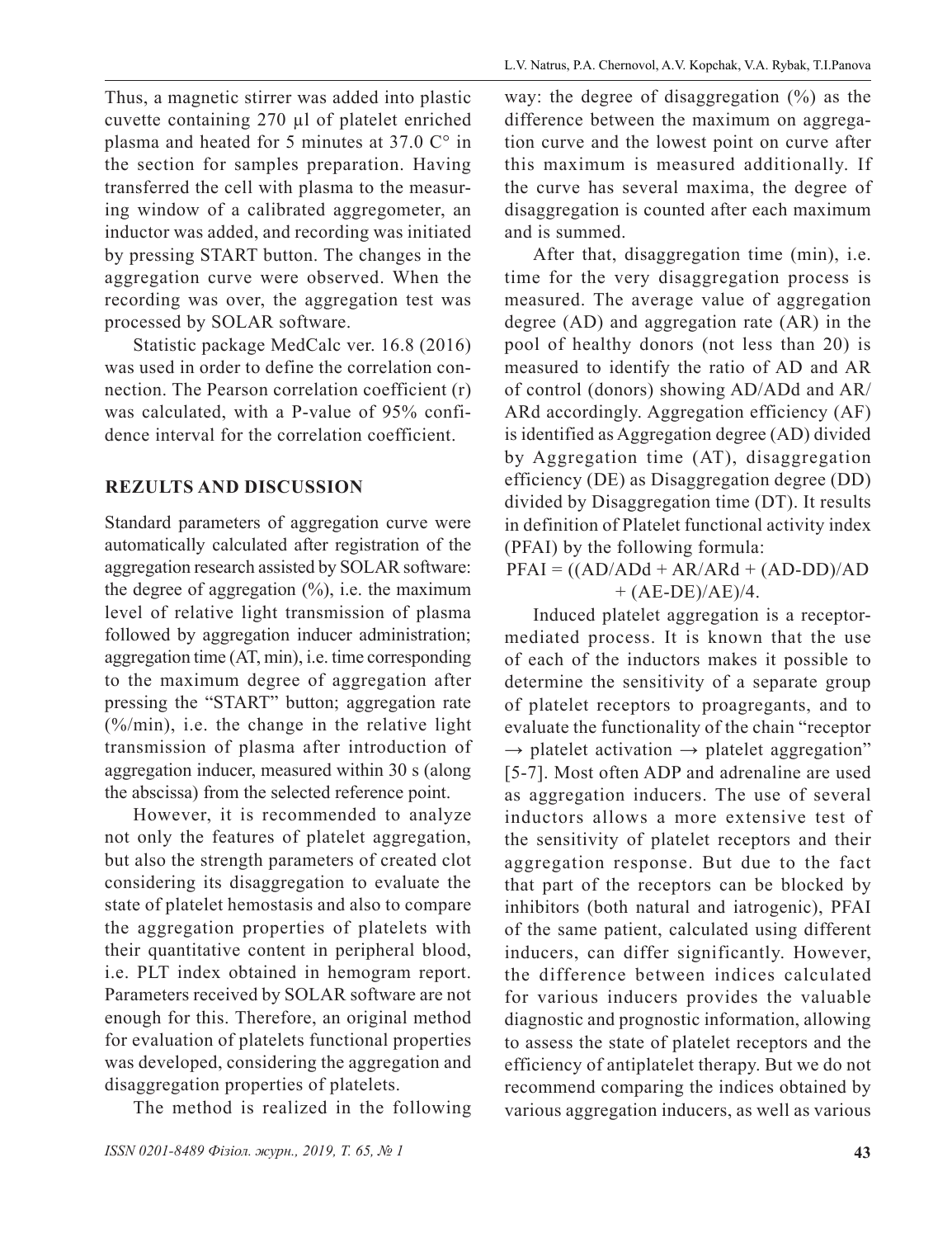concentrations of the same inductor.

It is believed that the effect of adrenaline on platelets is significantly weaker in comparison with ADP [17]. Adrenaline causes platelet aggregation without changing their shape, interacting with the alpha-adrenoreceptors of their plasmatic membrane. It is assumed that the mechanism of action of adrenaline is associated with the modulation of membrane properties and changes in their permeability to  $Ca^{++}$  ions.

An important role in platelet aggregation is played by specific receptors belonging to the class P2Y, which react to ADP. By the mechanism of signal transmission, P2 receptors are divided into two families: P2X receptors, which are ligand-dependent ion channels, andP2Y, which belong to the group of G-protein-mediated receptors. Three types of P2 receptors were detected in platelets, i.e.  $P2Y_1$ ,  $P2Y_{12}$ , and  $P2X_1$ . Each of them plays a specific role in activation and aggregation of blood platelets [18].

Hence, stimulation of  $P2Y_1$  receptors by adenosine diphosphate mobilizes Ca++ ions from depot, leading to modification in the form of platelets and triggering the reversible aggregation of blood platelets. Activation of  $P2Y_{12}$  receptors under the action of ADP leads to increased aggregation of both adenosine

diphosphate itself and other agonists like collagen, thrombin and epinephrine (adrenaline). Activation of platelets by ADP leads to the expression of receptors for fibrinogen on the plasmatic membrane of platelets. Ions of Ca++ participate in the formation of receptor binding center with fibrinogen. Optimal for binding is the concentration of calcium 0.1-1.0 mmol. The same role is played by  $Ca^{++}$  ions in spontaneous aggregation of platelets [3,17].

Thus, the activity of platelet P2 receptors (G-protein-mediated) and modulation of  $Ca++$ membrane channels can be assessed by induction of ADP aggregation and adrenaline. We believe that this approach, combined with consideration of the disaggregation features, allows us to objectify the researcher's view on the mechanisms of hemostasis unit being studied.

Therefore, each patient received the aggregation test by two inductors, ADP and adrenaline, calculating PFAI as the average value of index with every inductor separately. We consider it significant to provide the calculation examples of PFAI for different patients.

Patient 1 with aggregation test based on ADP induction: AD - 40% AT - 4 min, AR - 54% per min. Additionally defined (Fig. 1): DD - 14%, DT - 5.6 min. Average value of AD in donor



Fig. 1. Evaluation of additional indicators in typical platelet aggregation test of patient #1, where DD is disaggregation degree, and Time is the time for disaggregation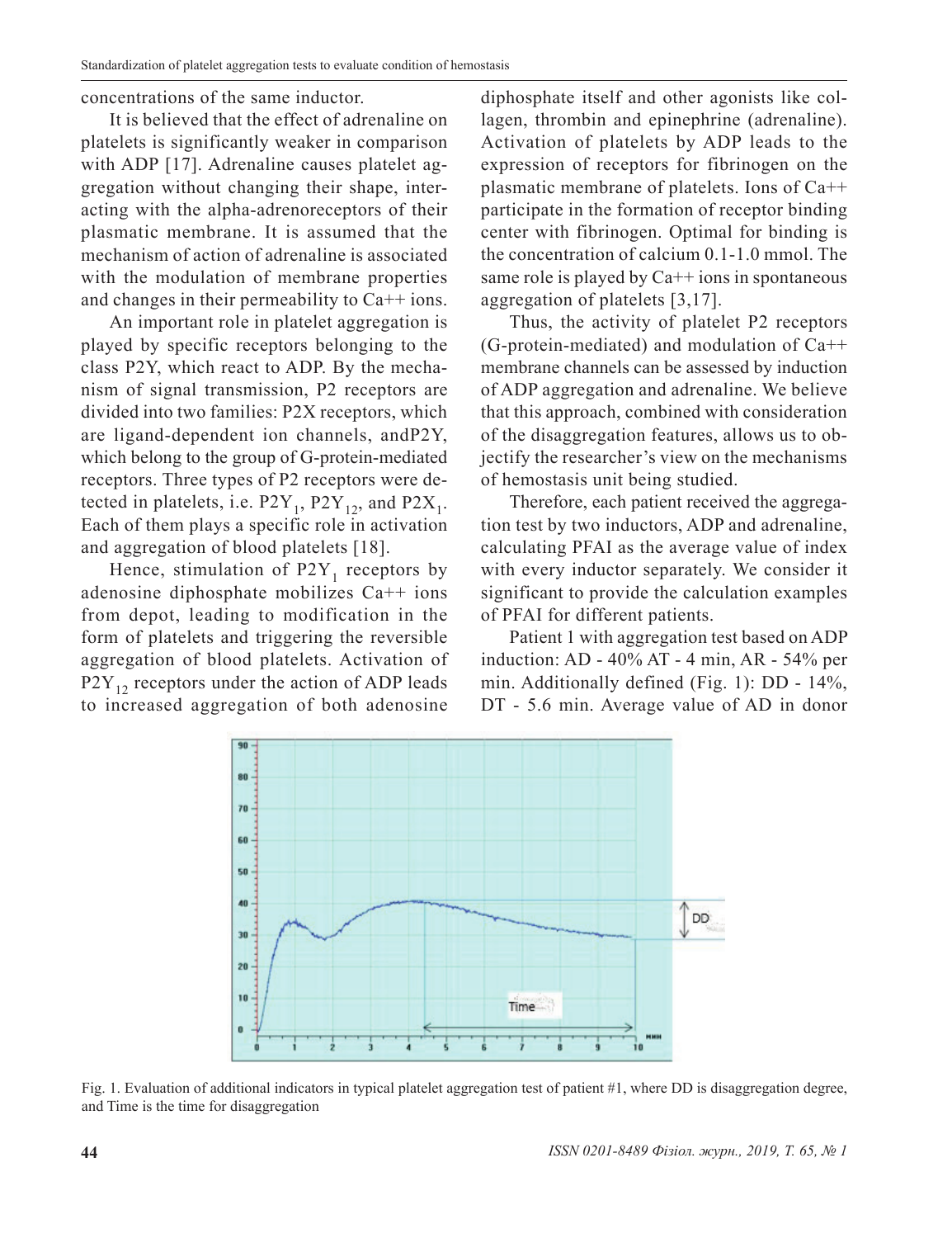group (control) of 65%, average value of AR in donor group - 60% per min.

Calculation: 40/4=10; AE 14/5.6=2.5; DE PFAI of Patient 1

 $PFAI = ((AD/ADd + AR/ARd + (AD-DD))/$  $AD + (AE-DE)/AE)/4 = ((40/65 + 54/60 + (40 14$ )/40 + (10-2.5)/10)/4 = 0.73

Patient 2 with aggregation test based on ADP induction: AD - 38% AT - 1.5 min, AR - 34% per min. Additionally defined (Fig. 2): DD - 24%, DT - 8 min. Taken into account (see example 1): ADd - 65% and ADr - 60%.

Calculation:

38/1.5=25.33; AE

24/8=3; DE

PFAI of Patient 2

 $PFAI = ((AD/ADd + AR/ARd + (AD-DD))/$  $AD + (AE-DE)/AE)/4 = ((38/65 + 34/60 + (38 (24)/38 + (25.33-3)/25.33)/4 = 0.6$ 

When calculating PFAI for 30 patients, and calculating PFAI as the arithmetic mean of two indices with different inducers, the value of PFAI varied within the range 1.13-0.41, with the  $Mo = 0.79$  mode. Probably, this is the value at which the system is balanced, with a slight predominance of time and speed of aggregation over disaggregation. Because no signs of clinical disturbances were observed we considered the fluctuations of PFAI in the range of 1.13-0.41 as a physiological limits.

While surgical intervention for defects replacement in the clinic, all patients were given two plasma fractions obtained by PRGF method (Endoret Dentistry, BTI Biotechnology Institute, SL, Miñano, Álava, Spain) (Vitoria, Spain) [19]. The protocol for their preparation included the use of special tubes with 0.9 ml 3.8% sodium citrate per 8.1 ml blood, followed by centrifugation (580 g) for 8 minutes at room temperature using a centrifuge for PRGF System IV (BTI, Spain). The resulting plasma was then divided into two fractions: F1 and F2 (as recommended by BTI), then they were separated from each tube using a plasma transfer device PTD2. Fraction F2 was plasma rich in growth factors, i.e. "platelet concentrate" with the highest content of platelets. Fraction F1, poor in platelets, was used to make a fibrin membrane. To activate coagulation and clot formation (and to produce a fibrin membrane), calcium chloride (0.5 ml per 1 ml of plasma) was added to the tubes and desired effect was achieved within 10 min. Prior to activation, samples were taken from fractions F1 and F2 to conduct the analysis for the content



Fig. 2. Evaluation of additional indicators in typical platelet aggregation test of patient #2, where DD is disaggregation degree, and Time is the time for disaggregation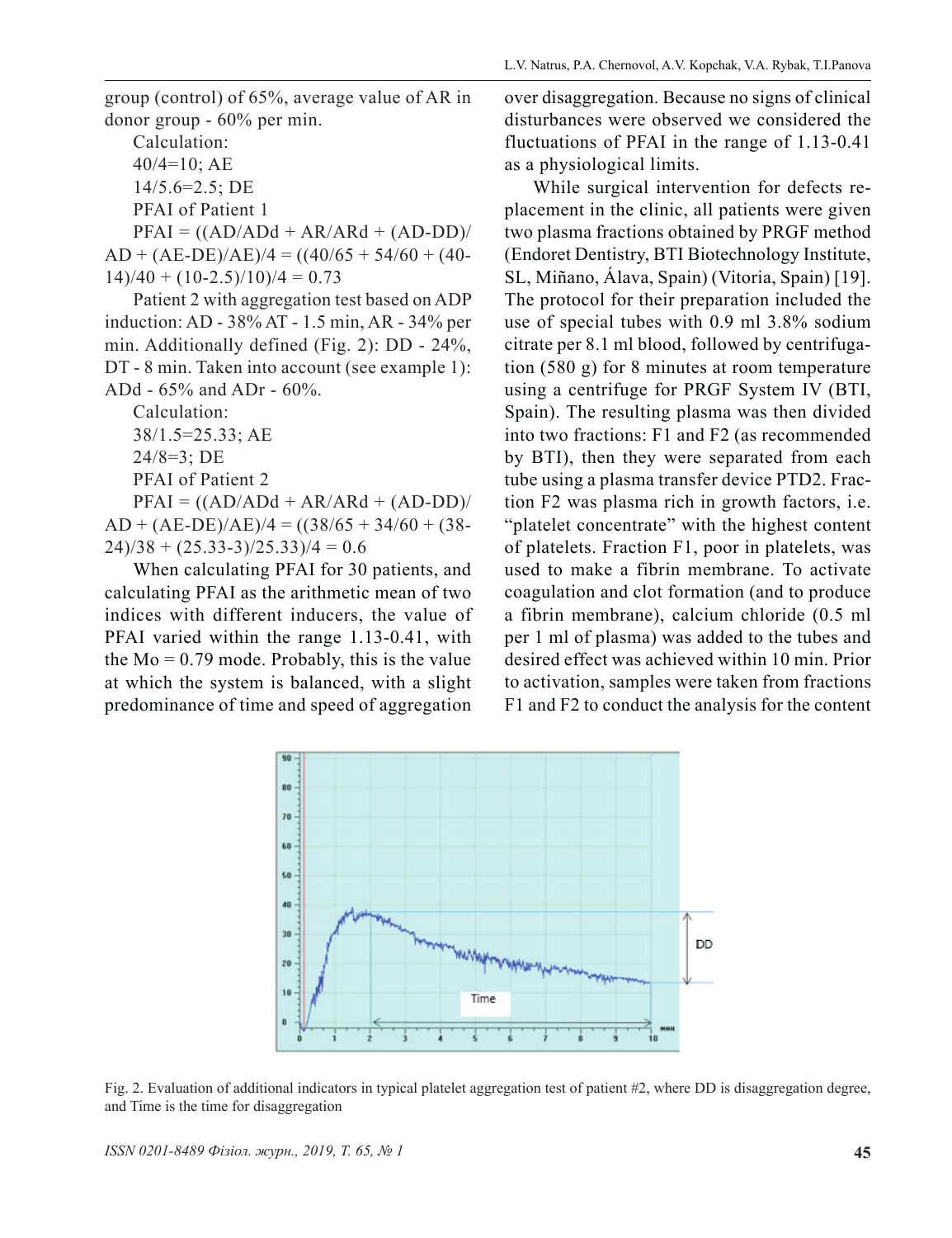of platelets in them, in addition, the content of other blood elements was determined and the morphology of fibrin membrane was examined.

Clinical study included the analysis of the following parameters: presence or absence of complications associated with the failure or exposure of bone grafts, the purulent and inflammatory processes as well as the inhibition of reparative processes within the post-surgical period. The timing of granulations appearance and complete epithelization of wounds was also identified. The integral result of wound healing was determined using the expert estimation method.

93.3% of patients had a good or satisfactory long term treatment results. Complications in the form of the wound dehiscence and partial destruction of the platelet clot were noted in one patient (3.3%), and their negative consequences were eliminated by conservative methods.

We described platelet content in PRGF EndoRet in our previous work [20]. Their functional properties were also studied depending on the individual hematological parameters of the patient. The inverse relationship was found between aggregation activity of platelets, calculated by PFAI and their amount in fraction F2.

We came to the conclusion that even a small amount of platelets in plasma rich in growth factors is compensated by their increased functional activity, particularly with the aggregation activity. Therefore, the clinical effectiveness of the procedure was almost identical in clinical and laboratory observations, where patients had significantly different platelet properties estimated by the value of PFAI and the content of platelets in the blood also varied.

Based on the fact of existence of such dependence, it can be concluded that there is a biological pattern that ensures the maintenance of blood homeostasis within the limits of physiological fluctuations. Higher content of platelets is accompanied by their low activity towards spontaneous thrombosis, and vice versa, the presence of a reduced amount in the peripheral blood does not lead to bleeding due to their higher aggregation activity.

However, when comparing whole blood PLT of the patient and the functional activity of platelets, determined by aggregation test with the calculation of PFAI, there was no correlation between these values ( $r = -0.23$ ,  $p > 0.05$ ).

The number of platelets of plasma (PLT) for all patients was within the normal reference values, with a fluctuation of 174-356 x  $10^9$ /L  $(M = 260.76 \pm 44 \times 10^{9}$ /L). Hence, patients had no signs of thrombocytopenia or thrombocytosis.

The existence of the biological principle of maintaining the balance of blood homeostasis prompted us to remove from the sample those cases when the properties of platelets hyperaggregation by PFAI combined with high PLT, and the properties of hypoaggregation were accompanied by a low PLT.

Therefore, when evaluating the number of platelets of peripheral blood,  $PLT < 260x10^9/l$ was assumed as a relatively low content in peripheral blood, and PLT $\geq$ 260x10<sup>9</sup>/l was conventionally high. We also considered that, the value of PFAI  $\geq$ 0.8, reflects the high aggregation activity of platelets, and  $PFAI < 0.8$  shows low activity.

Five cases (16%) fell out from the sample, and this exception made it possible to reveal significant inverse correlation dependence. The correlation coefficient was  $r = -0.55$  (p < 0.01).

As a result, it was suggested to determine this homeostasis parameter by simultaneous comparison of the obtained PFAI with PLT, and to consider the normal condition in the presence of low aggregation activity of platelets by PFAI in combination with high PLT, or high aggregation activity by PFAI alongside with low PLT. The hypoactive state is characterized by low aggregation activity on PFAI with low PLT, while hyperactive one showed high aggregation activity on PFAI with high PLT.

For instance, patient #1 had PLT of  $306x10^{9}/l$ considered as high by aggregation test. PFAI with  $ADP = 0.73$ , with adrenaline = 0.79, integral  $PFAI = 0.76$ . Aggregation was defined as low, therefore the condition of the platelet unit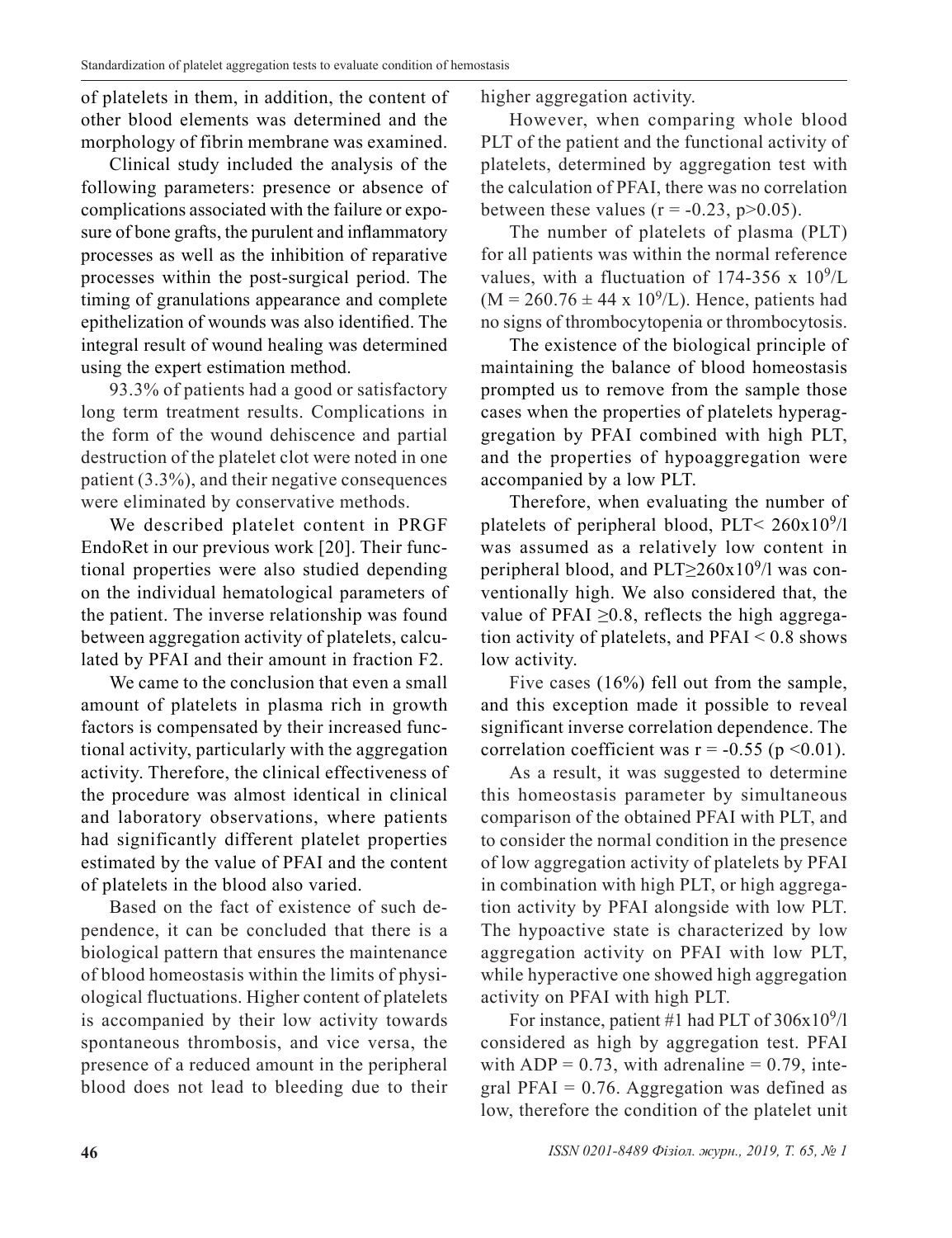was estimated as normal.

Patient #2 had PLT  $253x10^{9}/l$  considered as low by aggregation test. PFAI with  $ADP = 0.6$ , with adrenaline =  $0.58$ , integral PFAI =  $0.59$ . Aggregation was defined as average, therefore the condition of the platelet unit was estimated as hypoactive.

For practical approbation of the suggested method, the new algorithm for PRGF application was developed, depending on hemostasis platelet unit condition, being identified based on PFAI and PLT (Fig.3).

The F2 fraction was used in accordance to BTI recommendations, if normal condition of hemostasis platelet unit was identified. In hyperactive condition of hemostasis of platelet unit PRGF was used without fractionation because its properties were significantly effective in stimulating the osteogenesis and angiogenesis, and in creating a fibrin matrix as well. When hypoactive state of platelet hemostasis was determined in patient, a double amount of F2 fraction was used to increase the regenerative properties and achieve the desired therapeutic effect.

The use of suggested method in clinical

practice made it possible to achieve good or satisfactory results in the absolute majority of patients [20], which proves the validity of the offered approach. Thus such approach can be recommended for the development of therapeutic strategy based on application of platelet protective properties in clinical practice.

#### **CONCLUSIONS**

The suggested method for evaluating the functional activity of platelets, by calculating the quantitative index of PFAI, allows to standardize the aggregation test method. Its advantage is to consider the aggregation and disaggregation indicators, the degree and efficiency of these processes, which makes it possible to evaluate the activity of creating aggregates and their strength for a more complete description of the platelets functional properties.

The use of relative indicators, calculated in the group of healthy donors, reduces the influence of subjective factors (operator skill, device calibration, conditions for performing the analysis, etc.) on the result obtained.



Fig.3. New algorithm for PRGF application, depending on hemostasis platelet unit condition, being identified based on PFAI and PLT. PRGF – plasma, rich in growth factors, PFAI - platelet functional activity index, PLT – platelets. F2 - fraction of plasma rich in growth factors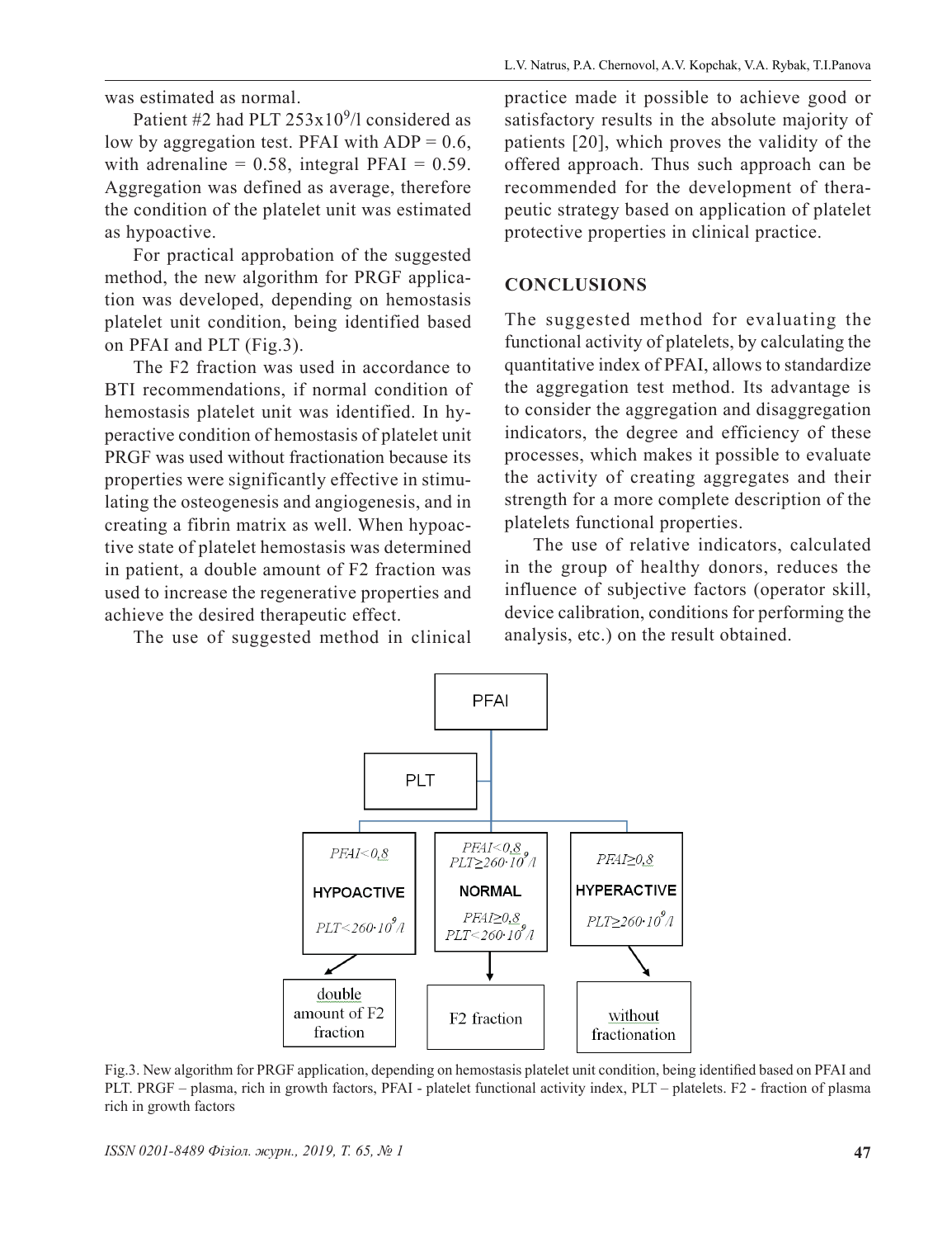Evaluation of the platelet hemostasis state on the basis of PFAI and its comparison to PLT is based on the biological principle of maintaining the most important constant of homeostasis. The offered method can be recommended for the development of more effective therapeutic strategies in clinical practice using the reparative potential of platelets.

*The authors of this study confirm that the research and publication of the results were not associated with any conflicts regarding commercial or financial relations, relations with organizations and/or individuals who may have been related to the study, and interrelations of coauthors of the article.*

### **Л.В. Натрус<sup>1</sup>, П.А. Черновол<sup>1</sup>, А.В. Копчак<sup>2</sup>, В.А. Рыбак<sup>3</sup>, Т.И. Панова<sup>1</sup>**

# **СТАНДАРТИЗАЦИЯ АГРЕГАТОГРАММЫ ДЛЯ ОЦЕНКИ СОСТОЯНИЯ ТРОМБОЦИ-ТАРНОГО ЗВЕНА ГЕМОСТАЗА**

Авторы поставили цель разработать и внедрить в клиническую практику способ количественной оценки состояния тромбоцитарного звена гемостаза пациента на основе агрегатограммы. Особенностью способа является анализ параметров прочности созданного сгустка, его дезагрегации и расчёт количественного показателя – индекса функциональной активности тромбоцитов (ИФАТ). Далее, проводилась оценка агрегационных свойств тромбоцитов по ИФАТ, и, в совокупности с их количественным содержанием в периферической крови, характеризовалось состояние тромбоцитарного звена гемостаза как нормальное, гипер- и гипоактивное. На основе указанной характеристики был разработан и внедрен алгоритм использования аутоплазмы, обогащенной факторами роста, при лечении пациентов в клинике челюстно-лицевой хирургии и стоматологии, что позволило у абсолютного большинства получить хорошие или удовлетворительные результаты. Оценка состояния тромбоцитарного звена гемостаза на основе ИФАТ позволяет стандартизировать метод агрегатограммы. Предложенный способ базируется на биологическом принципе поддержания важнейшей константы гомеостаза и может быть рекомендован для разработки более эффективных лечебных походов в практике с использованием репаративного потенциала тромбоцитов. Ключевые слова: функциональная активность тромбоцитов; дезагрегация; аутоплазма; обогащенная факторами роста.

**Л.В. Натрус <sup>1</sup>, П.А. Чорновол <sup>1</sup>, А.В. Копчак <sup>2</sup>, В.А.Рибак<sup>3</sup>, Т.І.Панова <sup>1</sup>**

# **СТАНДАРТИЗАЦІЯ АГРЕГАТОГРА МИ ДЛЯ ОЦІНКИ СТАНУ ТРОМБОЦИТАРНОЇ ЛАНКИ ГЕМОСТАЗУ**

Автори поставили за мету розробити і впровадити в клінічну практику спосіб кількісної оцінки стану тромбоцитарної ланки гемостазу пацієнта на основі агрегатограми. Особливістю способу є аналіз параметрів міцності створеного згустка, його дезагрегації і розрахунок кількісного показника - індексу функціональної активності тромбоцитів (ІФАТ). Оціювали агрегаційні властивості тромбоцитів за ІФАТ і, одночасно із їх кількісним змістом в периферичної крові, визначали стан тромбоцитарної ланки гемостазу як нормальний, гіпер- і гипоактивний. На основі зазначеної характеристики був розроблений і впроваджений алгоритм використання аутоплазми, збагаченої факторами росту, при лікуванні пацієнтів в клініці щелепно-лицевої хірургії та стоматології, що дало змогу у абсолютної більшості отримати хороші або задовільні результати. Оцінка стану тромбоцитарної ланки гемостазу на основі ІФАТ дає можливість стандартизувати метод агрегатограми. Запропонований спосіб базується на біологічному принципі підтримки найважливішою константи гомеостазу і може бути рекомендований для розробки більш ефективних лікувальних походів у практиці, яка використовує репаративний потенціал тромбоцитів. Ключові слова: функціональна активність тромбоцитів; дезагрегація; аутоплазма; збагачена факторами росту.

*1 Науково-дослідний інститут експериментальної та клінічної медицини НМУ імені О.О.Богомольця;*

*2 Стоматологічний медичний центр НМУ імені О.О.Богомольця;*

*3 Центр щелепно-лицевої хірургії та стоматології Київської обласної лікарні; email Lnatrus777@gmail.com* 

# **REFERENCES**

- 1. Bloom AL. Physiology of blood coagulation. Haemostasis. 1990;20 Suppl 1:14-29.
- 2. Arnout J, Hoylaerts MF, Lijnen HR. Haemostasis. Handb Exp Pharmacol. 2006;(176 Pt 2):1-41.
- 3. Kottke-Marchant K, Corcoran G. The Laboratory Diagnosis of Platelet Disorders. Archives of Pathology & Laboratory Medicine. 2002; 126 (2):133-46.
- 4. Monroe DM, Hoffman M, Roberts HR. Platelets and Thrombin Generation. Arterioscler Thromb Vasc Biol. 2002; 22:1381-9.
- 5. Swieringa F, Spronk HMH., Heemskerk JWM, van der Meijden PEJ. Integrating platelet and coagulation activation in fibrin clot formation. Res Pract Thromb Haemost. 2018; 20;2(3):450-60.
- 6. de Witt SM, Verdoold R, Cosemans JM, Heemskerk JW. Insights into platelet-based control of coagulation.